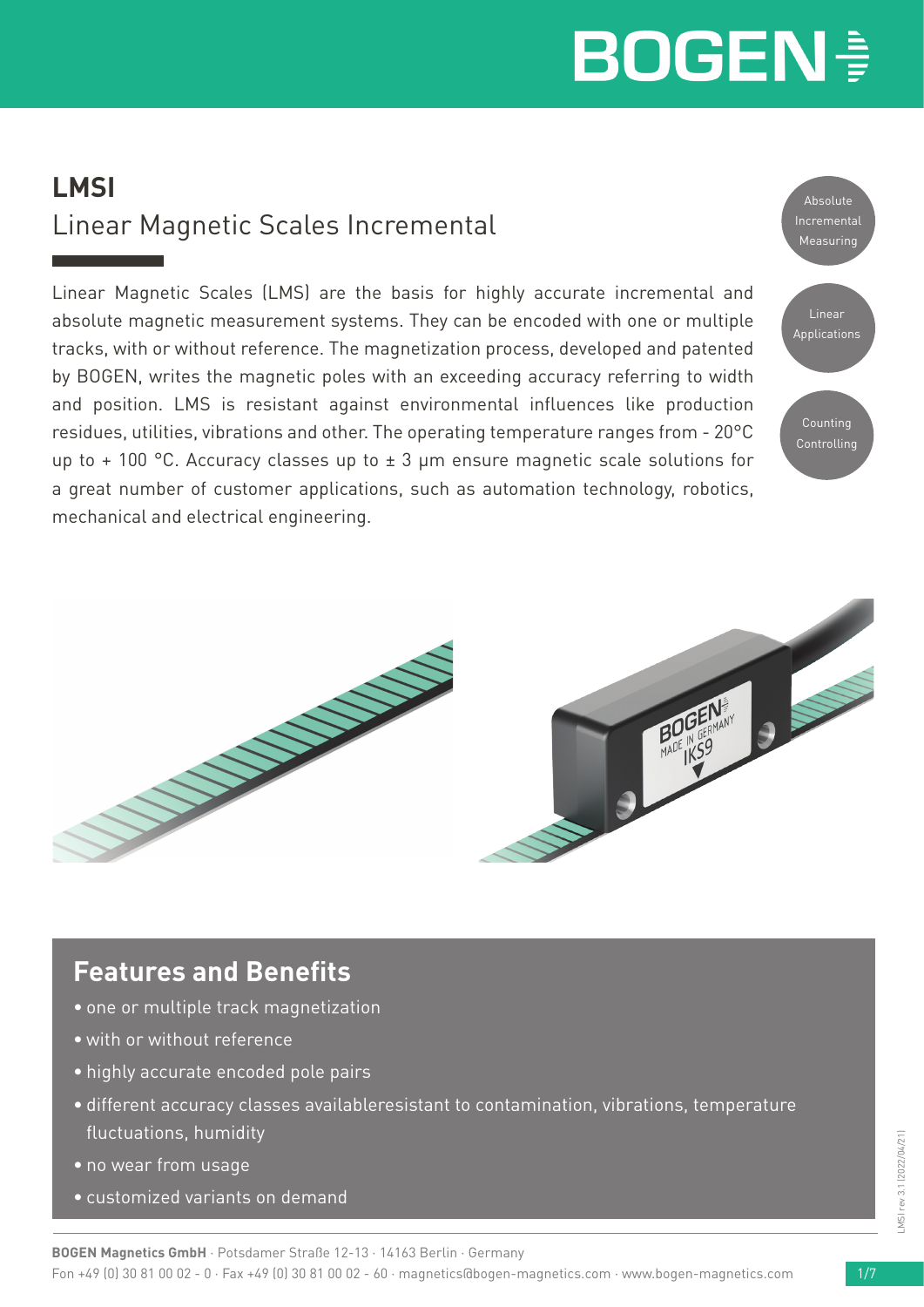# **BOGEN<sup>®</sup>**

### **Characteristics**

#### **Linear Magnetic Scales**

| accuracy class              | $\pm$ 3 µm, $\pm$ 10 µm, $\pm$ 20 µm, $\pm$ 40 µm, $\pm$ 100 µm                    |  |
|-----------------------------|------------------------------------------------------------------------------------|--|
| material                    | magnetic tape: elastomer filled with ferrite carrier tape: stainless steel         |  |
| width [mm]                  | 5, 6, 8, 10, 12, 15, 20, 25 ±0.2 (others on request)                               |  |
| thickness [mm]              | 0.5 to 1.66 (depending on scale setup)                                             |  |
| pole pitch [mm]             | any pole pitches in 0.01 increments (e.g. 0.5; 1; 1.2; 2; 2.5; 2.54; 3; 3.2; 4; 5) |  |
|                             | pole pitch magnetic flux<br>distance                                               |  |
|                             | 20mT +10/-7 mT 0.4 mm<br>1 mm                                                      |  |
| magnetic flux density       | 30mT +10/-10 mT 0.7 mm<br>$2 \text{ mm}$                                           |  |
|                             | 2.54 mm 30mT +10/-12 mT 0.8 mm                                                     |  |
|                             | $30mT + 10/-15mT$ 1.4 mm<br>$5 \text{ mm}$                                         |  |
| operating temperature       | -20°C to +100°C max.                                                               |  |
| expansion coefficient       | $~16 \times 10 - 6$ /K                                                             |  |
| minimum bending radius [mm] | 65                                                                                 |  |
| length on reel              | 25 m, 50 m (others on request)                                                     |  |
| length in pieces            | on request                                                                         |  |
| end processing for pieces   | multiple hole combinations and angle cuts possible (on request)                    |  |

#### **Adhesive Tape**

| material       | double-sided acrylic adhesive tape               |
|----------------|--------------------------------------------------|
| width [mm}     | $(4.5, 7, 9, 11, 14, 19, 24, others on request)$ |
| thickness [mm] | 0.13                                             |

### **Cover Tape (optional accessory)**

| material           | cover tape: stainless steel, non magnetic                                  |
|--------------------|----------------------------------------------------------------------------|
|                    | adhesive tape: acrylic adhesive tape                                       |
|                    | $5 \pm 0.2$                                                                |
|                    | $8 \pm 0.2$                                                                |
| width [mm}         | $10 \pm 0.2$                                                               |
|                    | $12 \pm 0.2$                                                               |
|                    | $20 \pm 0.2$                                                               |
| thickness [mm]     | 0.23 total thickness (0.1 mm stainless steel tape + 0.13 mm adhesive tape) |
| length on reel [m] | 50                                                                         |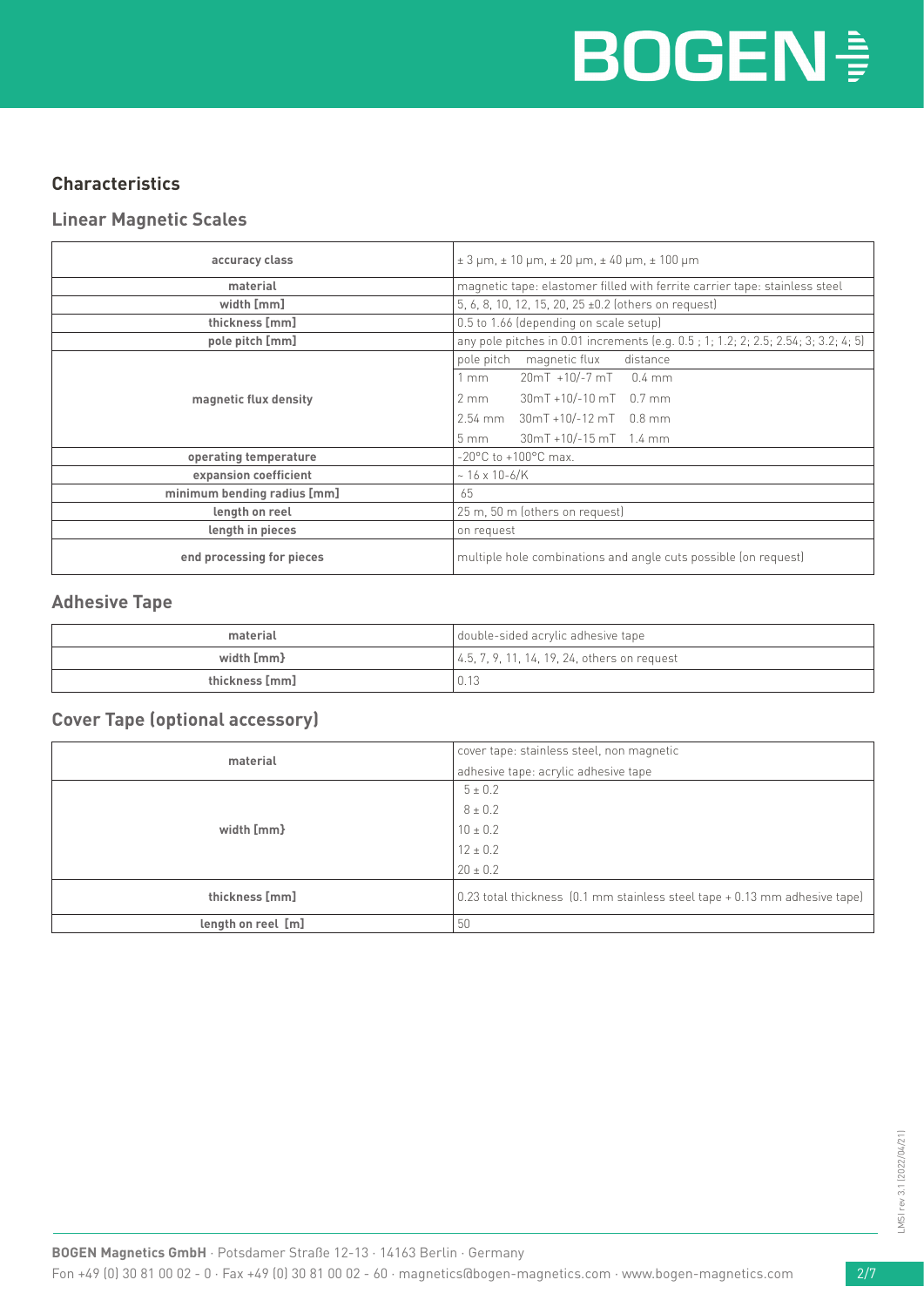#### **Dimensions**



Due to mechanical characteristics of individual parts and applied manufacturing processes, the top surface of the magnetic component may show minimal surface changes. This has no negative impact on functionality.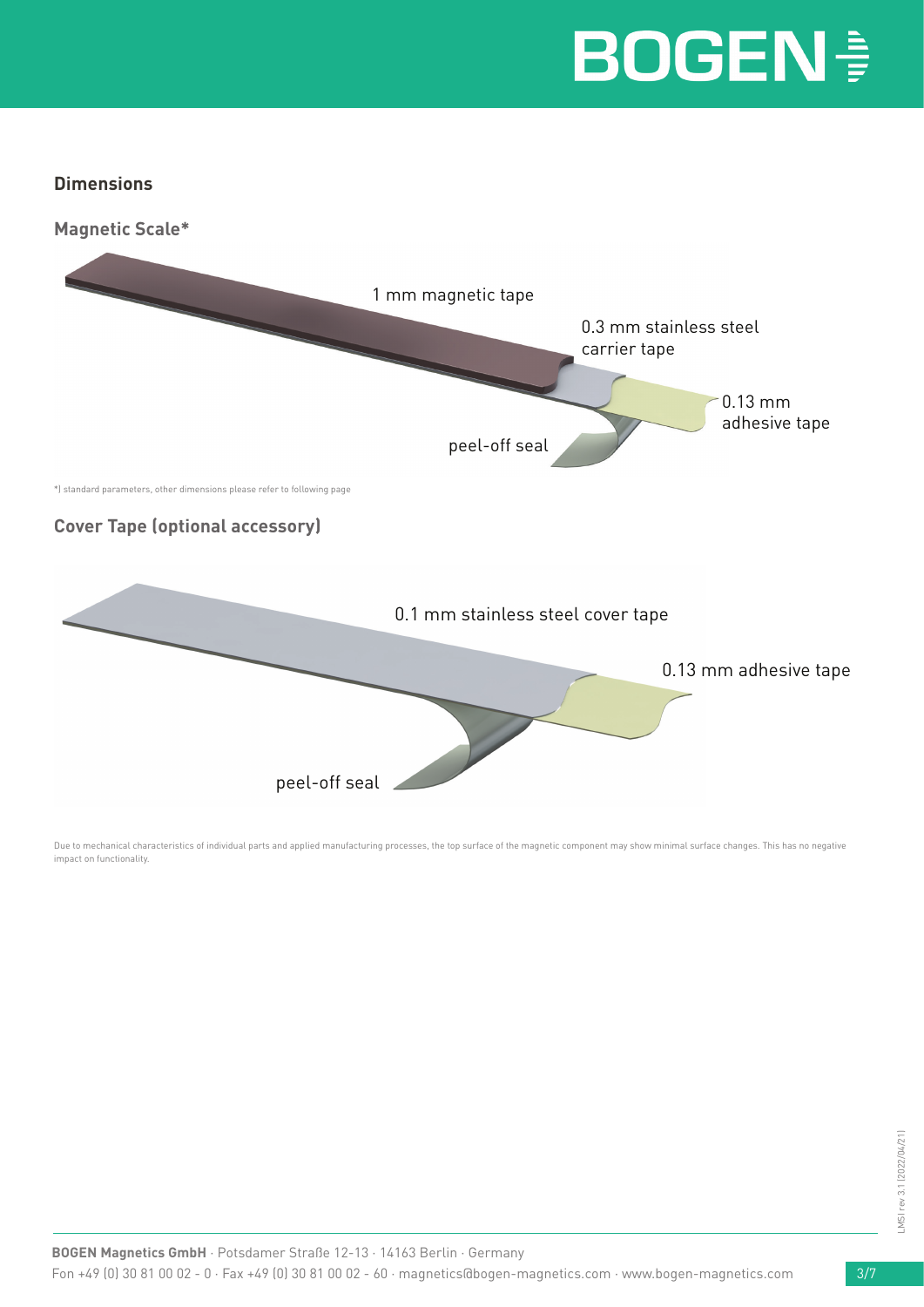## **Scale Dimensions with Standard Layer Stackup**



### **Scale Dimensions with Optional Layer Stackup (1)**

For individual scale setups following layer dimensions can be used

| magnetic tape | $0.5$ mm or $1.0$ mm                  |
|---------------|---------------------------------------|
| carrier tape  | $0.1 \text{ mm}$ or $0.3 \text{ mm}$  |
| adhesive tape | <b>0.13 mm</b> , 0.212 mm or 0.050 mm |
| cover tape    | $0.076$ mm, <b>0.1 mm,</b> 0.15 mm    |

(1) standard parameters in bold

#### **Length**

Linear magnetic scales cut in pieces or supplied on reel.

### **Marking (2)**

The marking distance is 250 mm and builds up as follows:

| accuracy class | pole pitch [µm] | year/week | reel no. | magnetic strip counter (optional)         |
|----------------|-----------------|-----------|----------|-------------------------------------------|
| A20.           | 2000.           | 1605.     |          | marking every 250 mm                      |
| 420.           | 2000.           | 1608.     |          | 012 (marking one time per magnetic strip) |

<sup>(2)</sup> The magnetic strip counter indicates the number of remaining strips on the reel. The strip is marked only once per length.

### **Optional Accessories**

- Extruded Aluminum Profile (please contact our application engineers for the right profile for your LMS)
- Scale Applicator (for easy and precise installation of the scale)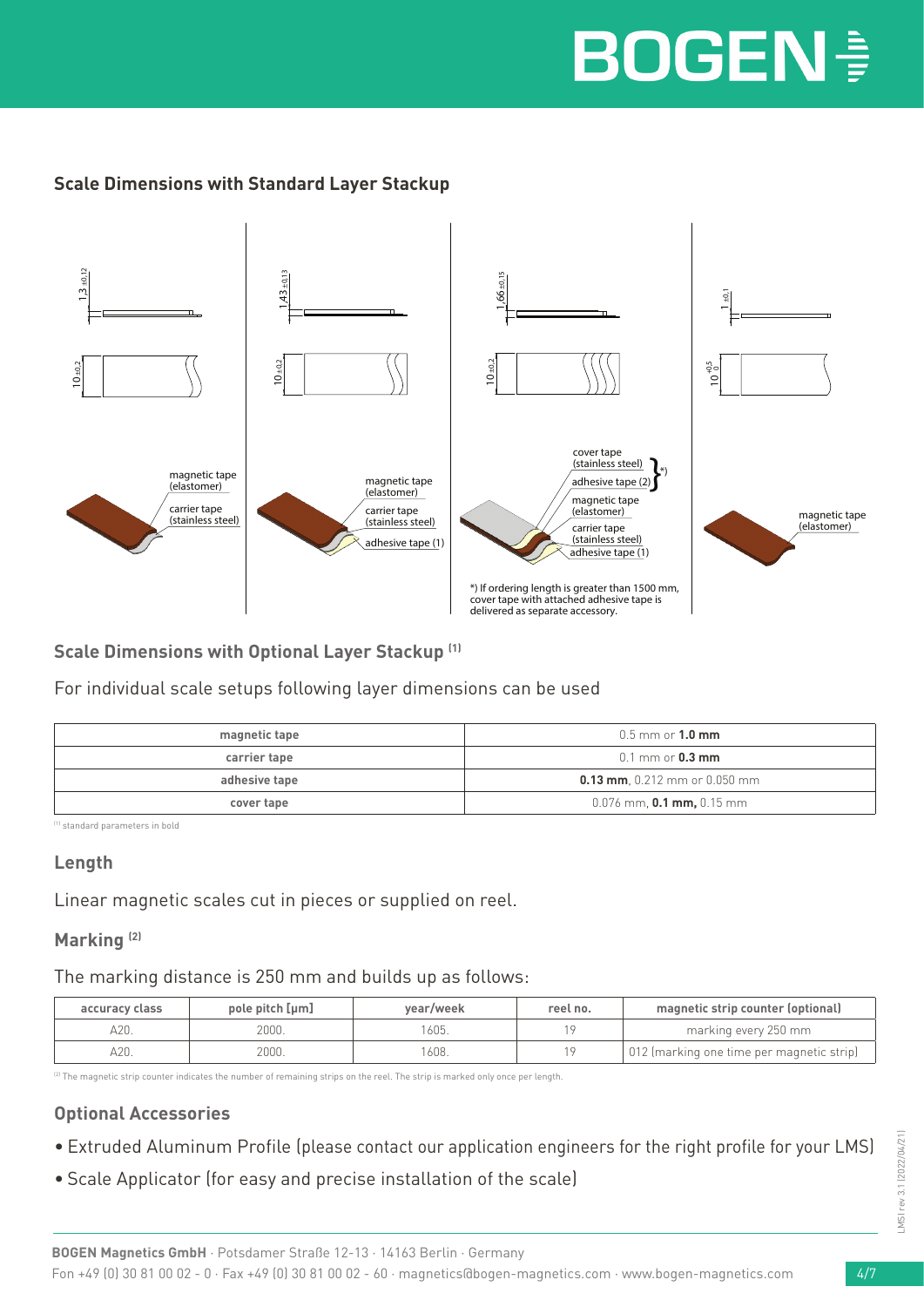## **Standard Mounting Holes**

Option 1









5

u

10

7

15

11









Option 4

Option 5





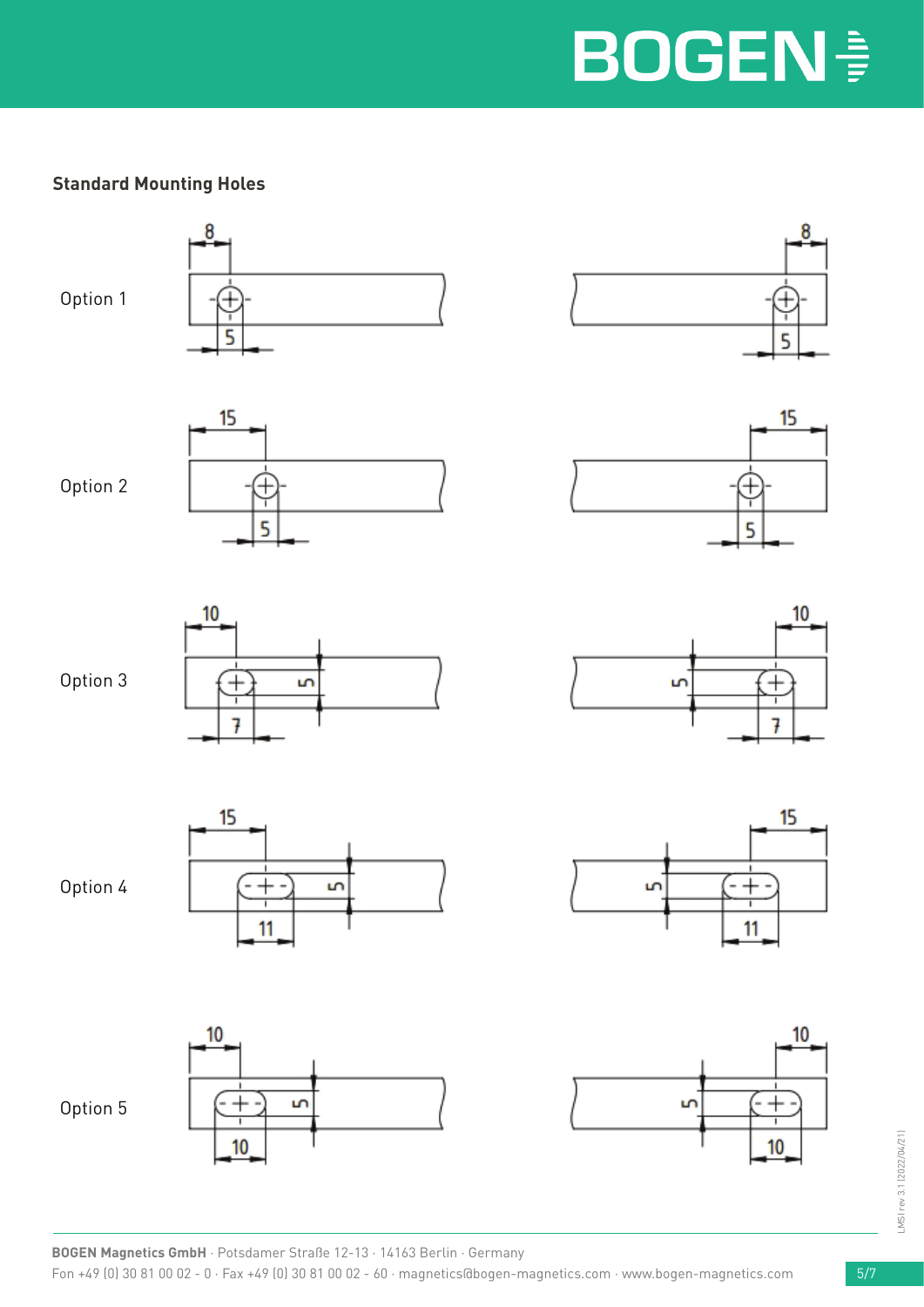#### **Order Code**

#### **LMS - N - P - L - W - H - A - C - K - T - EB**

|  |                    |                                 | code                     | explanation <sup>(1)</sup>                                                    |  |  |
|--|--------------------|---------------------------------|--------------------------|-------------------------------------------------------------------------------|--|--|
|  |                    |                                 |                          | one track                                                                     |  |  |
|  | N                  | number of tracks                | $\overline{2}$           | two tracks                                                                    |  |  |
|  |                    |                                 | $\cdots$                 | number of tracks (up to nine)                                                 |  |  |
|  |                    |                                 | $\mathbf{L}$             | one incremental track and its pole pitch <a>(3)</a>                           |  |  |
|  | P                  | track parameters <sup>(2)</sup> | $1 - 7$                  | one incremental track and its pole pitch <sup>(3)</sup> , one reference track |  |  |
|  |                    |                                 | $1 - 1$                  | two incremental tracks and their pole pitches <sup>[3]</sup>                  |  |  |
|  | L                  | length                          | L                        | piece, length in mm [4]                                                       |  |  |
|  |                    |                                 | W <sub>5</sub>           | 5 <sub>mm</sub>                                                               |  |  |
|  |                    |                                 | W6                       | 6mm                                                                           |  |  |
|  |                    |                                 | W8                       | 8mm                                                                           |  |  |
|  |                    |                                 |                          | 8 mm Elastomer (only for P95-05 extrusion)                                    |  |  |
|  | W                  | width (mm)                      | W8-10                    | 10 mm stainless steel carrier tape (only for P95-05 extrusion)                |  |  |
|  |                    |                                 | W10                      | $10 \, \text{mm}$                                                             |  |  |
|  |                    |                                 | W12                      | $12 \, \text{mm}$                                                             |  |  |
|  |                    |                                 | W15                      | 15 mm                                                                         |  |  |
|  |                    |                                 | W20                      | $20 \, \text{mm}$                                                             |  |  |
|  |                    |                                 | W25                      | 25 mm                                                                         |  |  |
|  |                    |                                 |                          | 1 mm magnetic tape, 0.3 mm carrier tape                                       |  |  |
|  | н                  | scale height (mm)               | $H1 - 0.1$               | 1 mm magnetic tape, 0.1 mm carrier tape                                       |  |  |
|  |                    |                                 | $H0.5 - 0.3$             | 0.5 mm magnetic tape, 0.3 mm carrier tape                                     |  |  |
|  |                    |                                 | $H0.5 - 0.1$             | 0.5 mm magnetic tape, 0.1 mm carrier tape                                     |  |  |
|  |                    |                                 | A03                      | ± 3 µm/m (only delivered up to piece length 2300 mm)                          |  |  |
|  |                    |                                 | A10                      | ± 10 µm/m (only delivered up to piece length 2300 mm)                         |  |  |
|  | A                  | accuracy class                  | A20                      | $± 20 \mu m/m$                                                                |  |  |
|  |                    |                                 | A40                      | $± 40 \mu m/m$                                                                |  |  |
|  |                    |                                 | A100                     | $± 100 \mu m/m$                                                               |  |  |
|  |                    |                                 |                          | without cover tape                                                            |  |  |
|  | C<br>cover tape    | C                               | equipped with cover tape |                                                                               |  |  |
|  |                    |                                 |                          | (only delivered up to piece length 1500 mm)                                   |  |  |
|  | ĸ                  |                                 |                          | without adhesive tape                                                         |  |  |
|  |                    | adhesive tape                   |                          | equipped with adhesive tape                                                   |  |  |
|  | T.<br>text imprint |                                 | with BOGEN text imprint  |                                                                               |  |  |
|  |                    | T <sub>0</sub>                  | without text imprint     |                                                                               |  |  |
|  |                    |                                 | T <sub>2</sub>           | with customer specific text imprint (on request)                              |  |  |
|  | EB.                |                                 |                          | without mounting holes                                                        |  |  |
|  |                    |                                 | $\mathbf{1}$             |                                                                               |  |  |
|  |                    | mounting holes <sup>(5)</sup>   | $\overline{2}$           | please see drawings on the previous page                                      |  |  |
|  |                    |                                 | 3                        |                                                                               |  |  |
|  |                    |                                 | 4                        |                                                                               |  |  |
|  |                    |                                 | 5                        |                                                                               |  |  |

(1) standard parameters are bold

(5) for other options than listed please contact our application engineers

<sup>(2)</sup> for absolute track and other options than listed please contact our sales team

<sup>(3)</sup> standard pole pitches: 0.5 mm, 1 mm, 2 mm, 2.54 mm, 5 mm

<sup>(4)</sup> length of nonius scale: measuring length + 5 mm non-magnetized scale at each end; measuring length = number of poles x pole pitch; all other scales: length = measuring length